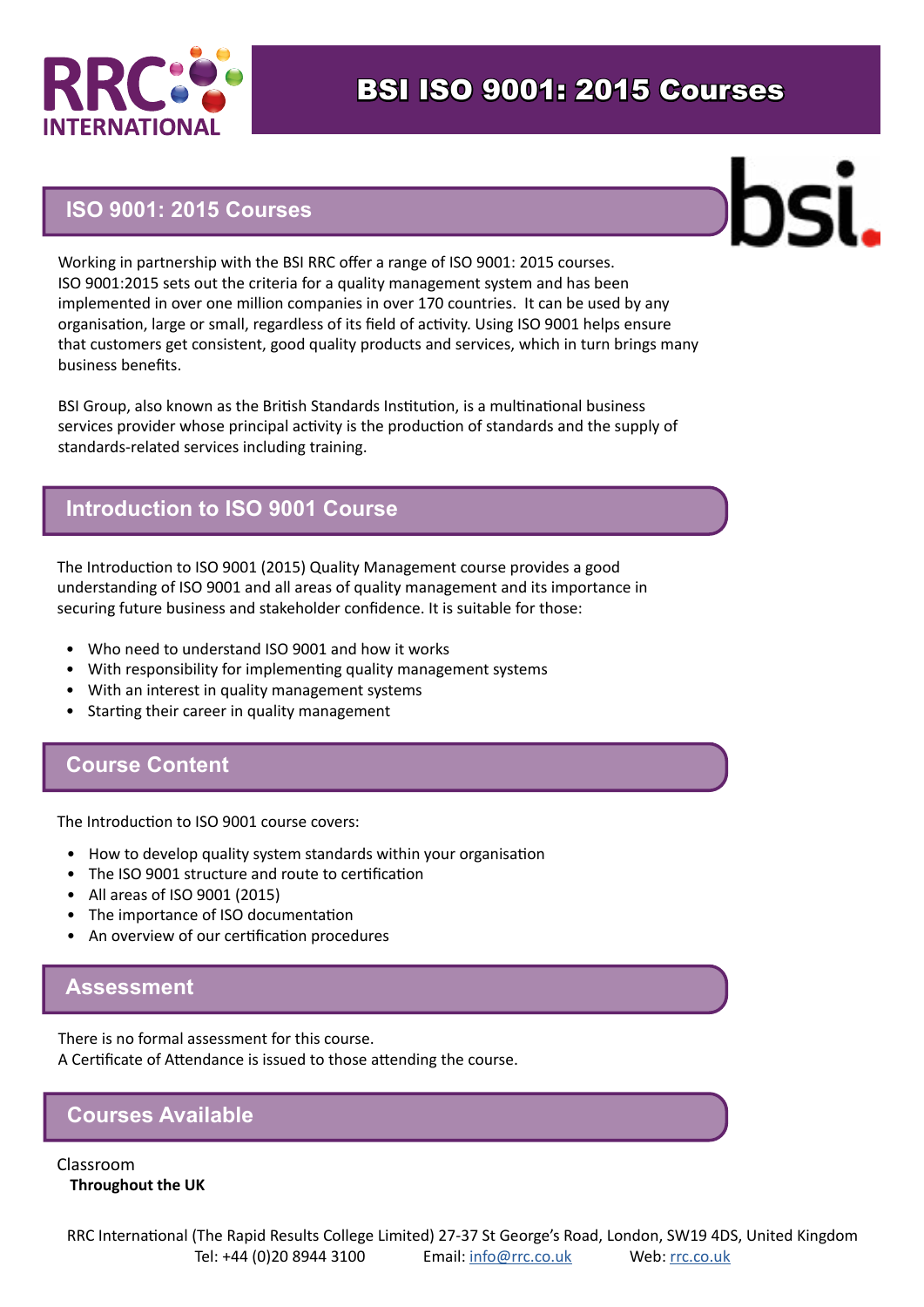

#### **ISO 9001: Internal Auditor Course**



The ISO 9001 (2015) Internal Auditor course provides the skills to monitor and improve your quality management system. Regular monitoring of quality standards will help achieve and maintain international ISO 9001 certification, and this course will equip you with the skills to tailor your own internal audit framework. Workshops, presentations and role-play activities will provide solid knowledge of quality standards auditing. This course is ideal for:

- Staff responsible for conducting internal audits
- Those who want to monitor quality management system performance

#### **Course Content**

The ISO 9001 Internal Auditor course covers:

- A comprehensive overview of the ISO 9001 (2015) series
- How to set objectives for, plan and perform a quality standards audit
- The implications of employee behaviour on quality management audits
- Confidential reporting of findings and corrective action

#### **Assessment**

There is no formal assessment for this course. A Certificate of Attendance is issued to those attending the course.

#### **Courses Available**

Classroom **Throughout the UK**